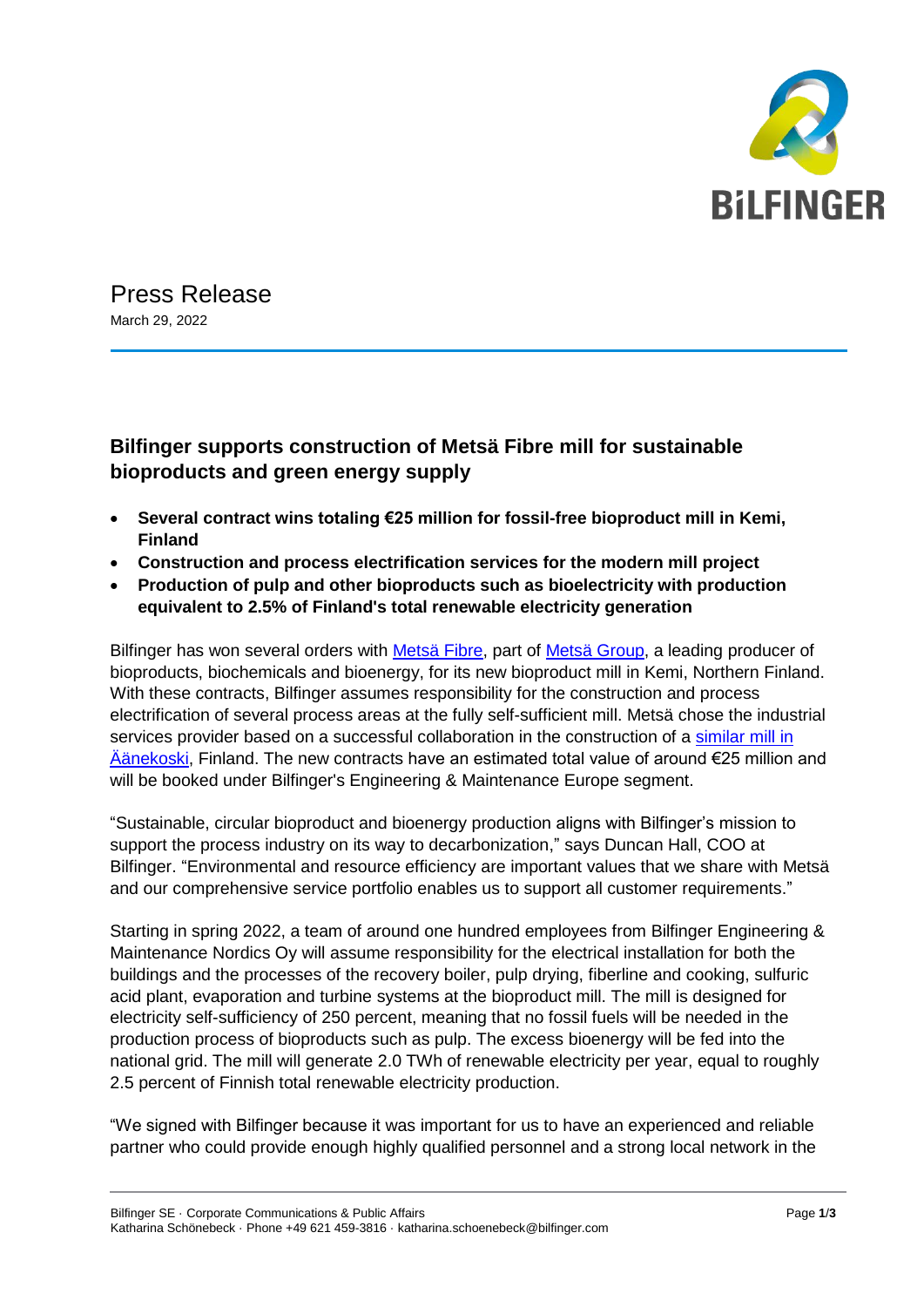

Nordic region. Bilfinger has already demonstrated its very high professional standards in terms of safety, quality and competence on previous occasions, so it was a logical step to extend our collaboration. With Bilfinger's support, our new bioproduct mill will set global standards in environmental, energy and material efficiency," says Jari-Pekka Johansson, Project Director of Metsä Fibre.

"We are extremely pleased to continue our relationship with Metsä Fibre in the Kemi project. Bilfinger is committed to helping its customers with safe and efficient project execution and supporting them in achieving sustainable solutions. This project in Finland is therefore of great importance to us," says Tove Tyberø, Executive President of the Bilfinger Nordics Region.

Once started up in the third quarter of 2023, the Kemi mill will be the largest forest-based production facility in the Northern Hemisphere, using renewable wood from sustainably managed northern forests to produce about 1.5 million tons of softwood and hardwood pulp per year, as well as other bioproducts and biochemicals such as tall oil and turpentine.

Bilfinger Engineering & Maintenance Nordics Oy is a part of [Bilfinger Nordics AS,](https://nordics.bilfinger.com/) a leading industrial services provider in the Nordic region. The company delivers maintenance, insulation, scaffolding and surface treatment, as well as engineering and project services for the process industry in Norway, Sweden and Finland.



Picture 1: Metsä Fibre's new bioproduct mill © Metsä Group